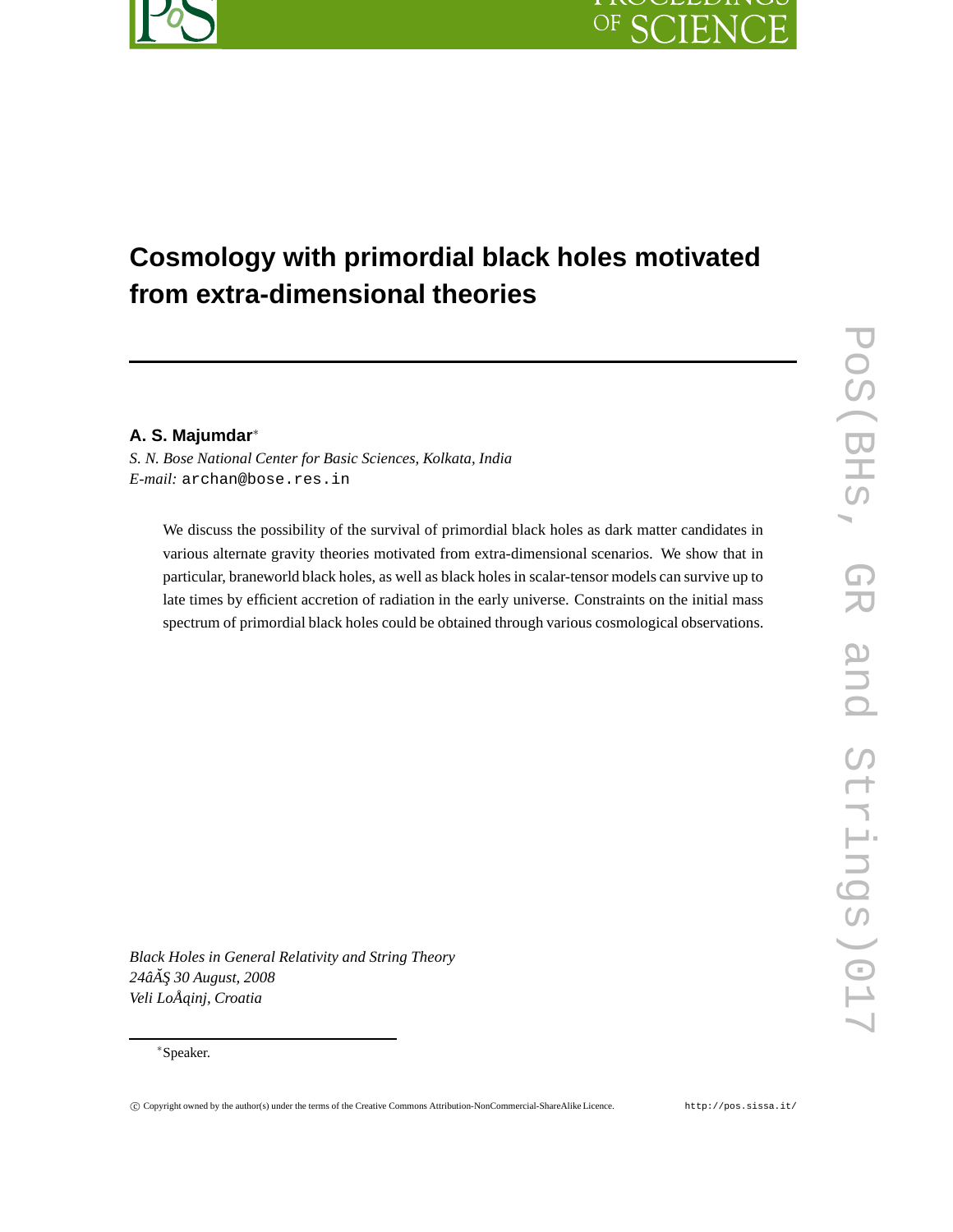# **1. Introduction**

Cosmology with primordial black holes is an interesting subject which is yet to be investigated in full details for different models of black hole formation and cosmological evolution. Black holes could be formed in the early universe through a variety of mechanisms[1]. A widely studied mechanism is that of the cosmological density perturbations generated through inflation[2]. Inflation leads to a scale invariant spectrum of primordial density perturbations which tightly constrains the production rate and the initial mass spectrum of primordial black holes formed through the collapse of density perturbations[3]. Due to the fact that black holes can accrete their surrounding energy as well as radiate energy through the process of Hawking evaporation, the interest in the study of the evolution of primordial black holes[4] ranges over a very big time span starting from their formation and running right through their lifetimes which, in certain cases could even exceed the present age of the universe. A key question concerning primordial black holes is their longevity which depends crucially on the effectiveness of various accretion processes.

Primordial black holes have been studied extensively in the standard cosmological model, though their remain several gaps in our understanding of their formation, evolution and implications. Among the notable cosmolological consequences of surviving primordial black holes, to name a few one could mention the possibility of generation of the baryon asymmetry in the universe[5], and their viability as candidates of cold dark matter[6, 7]. Primordial black holes could also have interesting astrophysical consequences, such as the seeding of supermassive black holes[8].

Recent resurgence of interest in the physics of primordial black holes comes also from the advent of braneworld models of the universe. Indeed, the entire scenario of cosmology with primordial black holes gets modified in the context of braneworld gravity. The modified rate of expansion of the Hubble volume makes it feasible for accretion by the primordial black holes of the surrounding radiation to take place. This feature is primarily responsible for the mass growth and prolonged survival[9, 10] of the braneworld black holes. The standard cosmological expansion of the universe is recovered at later times, in order for the observationally established processes such as nucleosynthesis to work out. Various cosmological observations impose constraints on the initial mass spectrum of primordial black holes in the braneworld model[11]. The survival of primordial black holes due to efficient early accretion of radiation could be a feature of other cosmological models too that are motivated from extra-dimensional theories. In this article we will further discuss one such scenario, viz., the evolution of primordial black holes in a scalar-tensor cosmological model[12].

#### **2. Cosmological evolution of primordial black holes**

We bigin with a brief description of cosmological evolution of primordial black holes. Consider a population of primordial black holes in the early radiation dominated era of the universe. These black holes could be formed by various mechanisms[1] operative in the post-inflationary stage of the universe. In the simplest analysis we do not take into account effects of the initial mass distribution[3] of black holes, but work with the uniform black holes mass *M*. The time evolution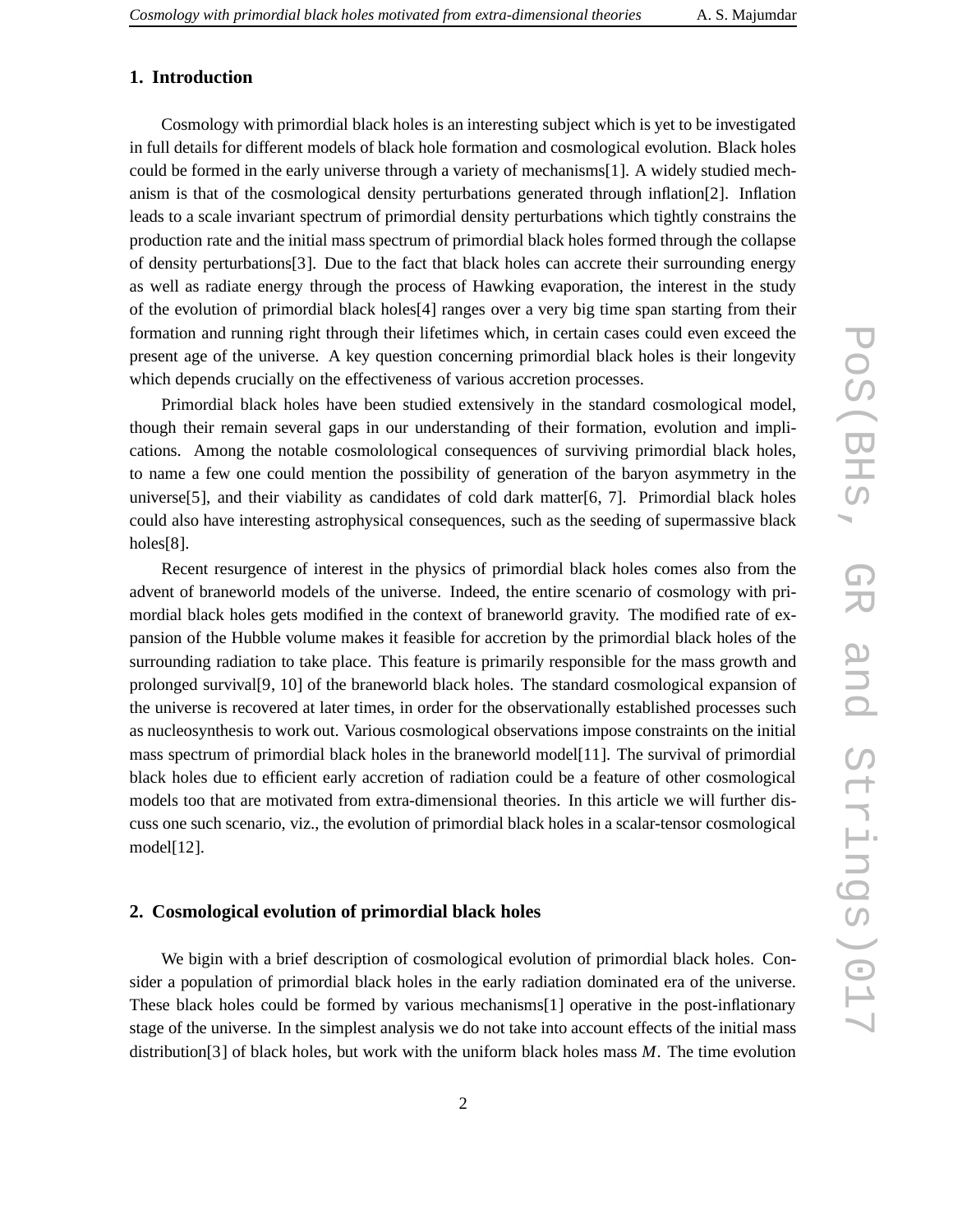of the FRW scale factor  $a(t)$  of the universe is governed by the equation

$$
\frac{\dot{a}^2}{a^2} = \frac{8\pi G}{3} (M(t)n_{BH}(t) + \rho_R(t))
$$
\n(2.1)

where  $n_{BH}(t)$  is the number density of the black holes at the epoch *t*, and  $\rho_R(t)$  is the energy density of radiation. The number density of black holes scales as  $a^{-3}$ , so that

$$
n_{BH}(t) = \frac{N_{BH}}{a^3(t)}\tag{2.2}
$$

where the total number of black holes formed at time  $t_0$  is  $N_{BH} = n_{BH}(t_0)a^3(t_0)$ .

The mass of a black hole will change with time due to two factors. First, the process of Hawking radiation causes a loss of mass. Secondly, accretion of the surrounding matter by the black hole leads to an increase in its mass. The rate of change of mass of a single black hole can be written as

$$
\dot{M} = 4\pi R_{BH}^2 \left( -\sigma T_{BH}^4 + f \rho_R \right) \tag{2.3}
$$

where  $R_{BH}$  is the Schwarzschild radius,  $\sigma$  is the Stefan-Boltzmann constant,  $T_{BH}$  is the Hawking temperature, and  $f$  is an  $O(1)$  accretion efficiency factor. Relativistic particles and photons surrounding the black hole dominate the energy energy density of the universe. The thermalysed plasma has density  $\rho_R$  and a temperature *T* given by

$$
\rho_R = \frac{\pi^2 g T^4}{30} \tag{2.4}
$$

where *g* is the number of relativistic particle species.

The energy density of the relativistic matter  $\rho_R$  will evolve both due to the expansion of the universe, as well as because of the absorption or emission by the black holes. The time-variation of  $\rho_R$  is thus given by

$$
\frac{d}{dt}(\rho_R(t)a^4(t)) = -\dot{M}N_{BH}a(t)
$$
\n(2.5)

When the right-hand side of Eq.(2.3) vanishes, it yields the usual result  $\rho_R \propto a^{-4}$ . This happens when either no black holes are formed, i.e.,  $N_{BH} = 0$ , or when the individual black hole masses do not change with the cosmic time.

In our simplistic analysis let us assume that at time  $t_0$  a certain fraction β of the total energy density of the universe is trapped in *NBH* number of black holes, all of which have approximately the same mass  $M_0$ . The remaining fraction  $(1-\beta)$  of the energy goes into relativitic particles. We assume a small value of  $\beta$  corresponding to a radiation dominated era at  $t_0$ . Denoting  $\rho_{BH}$  as the sum of the energy densities of all the black holes, one has

$$
\rho(t_0) = \rho_R(t_0) + \rho_{BH}(t_0)
$$
\n(2.6)

$$
\rho_R(t_0) = (1 - \beta)\rho(t_0) = \frac{\pi^2 g}{30} T^4 \tag{2.7}
$$

$$
\rho_{BH}(t_0) = \beta \rho(t_0) = M_0 n_{BH}(t_0)
$$
\n(2.8)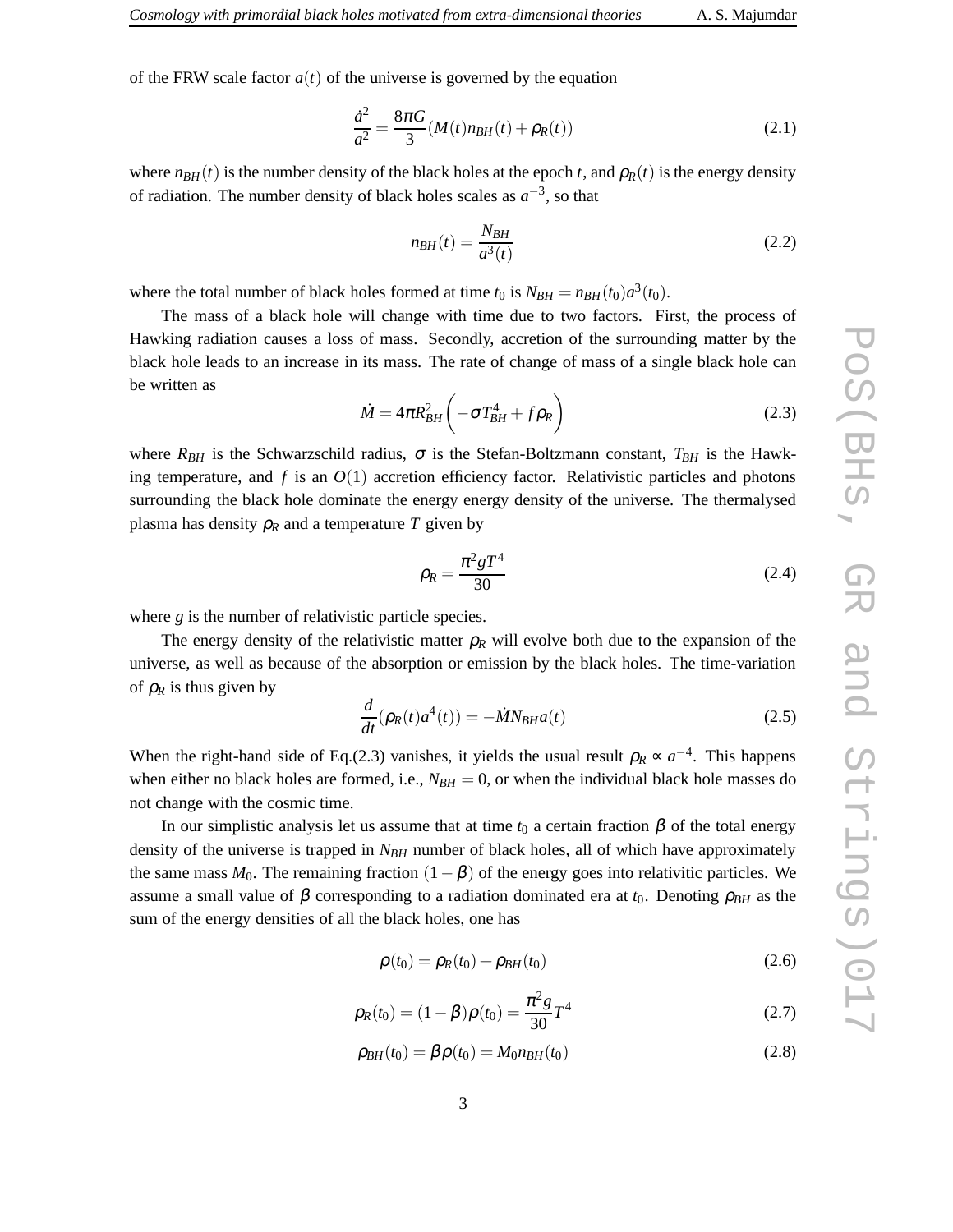The equations governing the cosmological evolution of the universe beyond the time  $t_0$  are given by the hubble expansion

$$
\frac{\dot{a}^2}{a^2} = \frac{8\pi}{3M_4^2} \left( \rho_R + \frac{M\beta \rho(t_0)}{M_0} \frac{a^3(t_0)}{a^3} \right)
$$
(2.9)

the evolution of radiation density

$$
\rho_R = -4\rho_R \frac{\dot{a}}{a} - \frac{\dot{M}\beta \rho(t_0)}{M_0} \frac{a^3(t_0)}{a^3}
$$
\n(2.10)

and the rate of change of black hole mass Eq.(2.3). The above coupled equations have to be integrated for the specific gravity model under consideration. The modified geometry for the black holes alters the evaporation and accretion rates. Further, the cosmological evolution of the scale factor could also be altered in a model-dependent way, as we would discuss later in context of a braneworld model, and also in context of scalar-tensor models.

#### **3. Primordial black holes in a braneworld model**

The cosmology of the RS-II model[13] entails a modified high energy phase in the early radiation dominated era of the universe during which the right hand side of the Einstein equation contains terms that are quadratic in the brane energy momentum tensor $[14]$ . Other modifications include the so-called "dark-radiation" term which is given by the projection of the bulk Weyl tensor. Transition to the standard radiation dominated era takes place when  $t \geq t_c \equiv l/2$ . Such a modified high energy evolution has rich consequences for the physics of the early universe[14]. In particular, the inflationary scenario is altered, allowing the possibility of steep inflaton potentials to accomplish the desired features[15]. Constraints on the duration of the brane dominated high energy phase are enforced by the necessity of conforming to the standard cosmological features at late times.

The effective 4-dimensional Einstein tensor on the brane is given by[14]

$$
G_{\mu\nu} = \frac{8\pi}{M_4^2} \tau_{\mu\nu} + \kappa^4 \Pi_{\mu\nu} - E_{\mu\nu}
$$
 (3.1)

where  $\tau_{\mu\nu}$  is the brane energy-momentum tensor;  $\Pi_{\mu\nu}$  is quadratic in the brane EM tensor; and  $E_{\mu\nu}$  is the projection of the 5-d Weyl tensor. The 4-dimensional Planck's mass  $M_4$  is related to the gravitational coupling constant  $\kappa$  and the AdS length *l* by  $\frac{8\pi}{M_4^2} = \frac{\kappa^2}{l}$ Robertson-Walker metric on the brane, the Friedmann equation is given by  $\frac{f^2}{l}$ . For the flat Friedmann-

$$
H^{2} = \frac{8\pi}{3M_{4}^{2}} \left(\rho + \frac{\rho^{2}}{2\lambda} + \rho_{KK}\right) + \frac{\Lambda_{4}}{3}
$$
 (3.2)

with *H* being the Hubble constant, and  $\rho$  the energy density.  $\rho_{KK}$  is the effective energy density coming from the bulk Weyl tensor,  $\lambda = 3M_5^6/4\pi M_4^2$  is the brane tension, and  $\Lambda_4$  the effective 4-d cosmological constant on the brane. The AdS curvature radius *l* is given by the bulk cosmological constant  $\Lambda_5$  and 5-d Planck mass  $M_5$  as  $\Lambda_5 = -(3M_5^3)/(4\pi l^2)$ . The induced 4-d cosmological constant  $\Lambda_4$  is given by

$$
\Lambda_4 = 3\left(\frac{M_5^6}{M_4^4} - \frac{1}{l^2}\right) \tag{3.3}
$$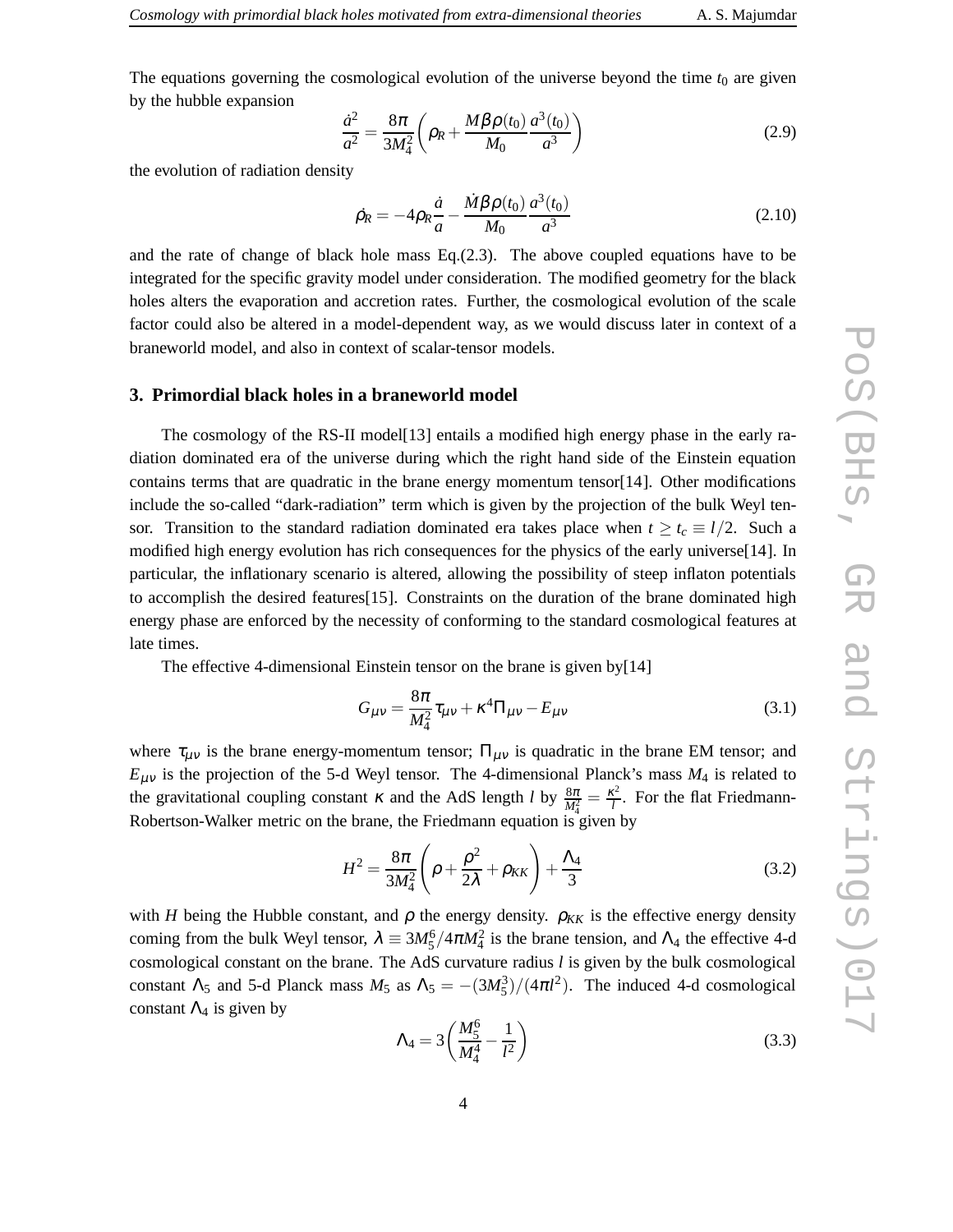Setting  $\Lambda_4 = 0$ , one obtains a relation between the brane tension and AdS radius given by

$$
\lambda^{-1/4} = \left(\frac{4\pi}{3}\right)^{1/4} \left(\frac{l}{l_4}\right)^{1/2} l_4 \tag{3.4}
$$

Nucleosynthesis constrains the "dark energy" term  $\rho_{KK}$  to be negligible compared to the radiation density  $\rho$ [16]. In the following analysis we will neglect  $\rho_{KK}$ .

Assuming a radiation dominated equation of state, the solutions for the Friedmann equation are given by

$$
\rho_R = \frac{3M_4^2}{32\pi t (t + t_c)}
$$
\n(3.5)

for the energy density, and

$$
a = a_0 \left[ \frac{t(t + t_c)}{t_0(t_0 + t_c)} \right]^{1/4}
$$
\n(3.6)

for the scale factor *a* during the radiation dominated era, and where  $t_c \equiv l/2$  effectively demarcates the brane dominated "high energy" era from the standard radiation dominated era. For times earlier that  $t_c$ , i.e.,  $t \leq t_c$  (or  $\rho \geq \lambda$ ), one has the non-standard high energy regime during which the radiation density and the scale factor evolve as

$$
\rho_R = \frac{3M_4^2}{32\pi t_c t}
$$
\n(3.7)

and

$$
a = a_0 \left(\frac{t}{t_0}\right)^{1/4} \tag{3.8}
$$

respectively. As a consequence, the time-temperature relation also gets modified during the brane dominated high energy era, i.e.,  $T \propto t^{-1/4}$ . But, for times much later than  $t_c$ , i.e.,  $t >> t_c$  (or  $\rho \ll \lambda$ ), one gets back the standard radiation dominated cosmological evolution given by

$$
\rho_R = \frac{3M_4^2}{32\pi t^2} \tag{3.9}
$$

and

$$
a = a_0 \left(\frac{t}{(t_0 t_c)^{1/2}}\right)^{1/2} \tag{3.10}
$$

Our purpose here is to explore the evolution of primordial black holes in this braneworld scenario.

The formation and evolution of black holes is an interesting and complex issue of investigation in braneworld cosmology. Horizon sized density perturbations in the high energy phase could lead to the formation of black holes on the brane by the process of gravitational collapse. The geometry of such black holes is inherently 5-dimensional[17]. The horizon radii of such black holes is proportional to the square root of their masses, a feature that modifies the Hawking temperature, and consequently slows down the evaporation process[18]. Note however, that the behaviour of large black holes that are super-horizon sized having radius much greater than the Ads curvature radius could be completely different inasmuch as they may evaporate out rapidly as a consequence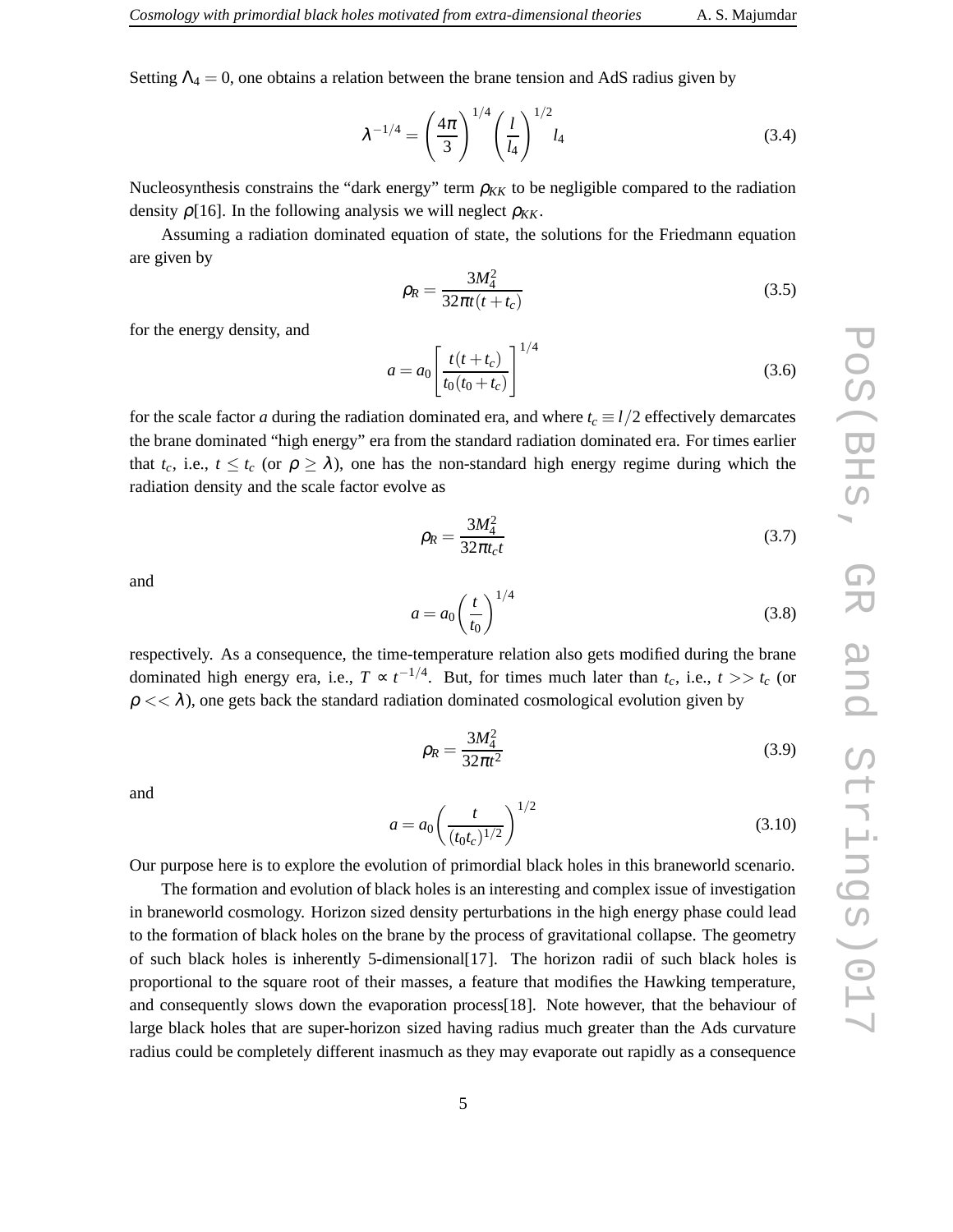of Ads-CFT correspondence[19]. We will restrict our attention here to black holes which are subhorizon sized at the time of formation. Our analysis here deals with the evolution of black holes once they are formed in the high energy braneworld regime.

Let us consider the evolution of a single primordial black hole which is formed with a subhorizon mass in the high energy radiation dominated era. Such a black hole will have a geometry with an altered mass-radius relarionship given by[18]

$$
r_{BH} = \left(\frac{8}{3\pi}\right)^{1/2} \left(\frac{l}{l_4}\right)^{1/2} \left(\frac{M}{M_4}\right)^{1/2} l_4
$$
 (3.11)

The black hole will accrete the surrounding radiation with a rate proportional to the surface area of the black hole times the energy density of radiation. The Hawking evaporation rate, as for the case of standard black holes, is proportional to the surface area times the fourth power of temperature[20]. The Hawking temperature is given by  $T_{BH} = (1/2\pi r_{BH})$ . Taking into account these effects of accretion and evaporation together, the rate of change of mass *M*˙ of a braneworld black hole is given by

$$
\dot{M} = 4\pi r_{BH}^2 \left( -g_{brane} \sigma T_{BH}^4 + f \rho_R \right) \tag{3.12}
$$

where *gbrane* is effective number of particles that can be emitted by the black hole (we assume that the black holes can emit massless particles only and take  $g_{brane} = 7.25[18]$ , *f* is the accretion efficiency  $(0 \le f \le 1)$ [10], and  $\sigma$  is the Stefan-Boltzmann constant. The black hole aslo evaporates into the bulk, with a rate proportional to  $4\pi r_{BH}^2 g_{bulk} T_{BH}^5$ . However, this term is subdominant even for very small black holes[18], and has negligible effect on their lifetimes.

Substituting the expressions for the black hole radius  $(Eq.(3.11))$ , and the energy density of radiation (3.7), the black hole rate equation (3.12) in the radiation dominated high energy braneworld era can be written as[9]

$$
\dot{M} = -\frac{AM_4^2}{Mt_c} + \frac{BM}{t}
$$
\n(3.13)

where  $A \simeq (3/(16)^3 \pi)$  and  $B \simeq (2f/\pi)$  are dimensionless numbers. The exact solution for the black hole rate equation was obtained in Ref.[9]. It was shown that a black hole grows in size by the accretion of radiation during the high energy radiation dominated era, with its mass given by[10, 9]

$$
\frac{M(t)}{M_0} \simeq \left(\frac{t}{t_0}\right)^B \tag{3.14}
$$

Now let us consider a number density  $n_{BH}$  of primordial black holes exchanging energy with the surrounding radiation by accretion and evaporation. The number density of black holes  $n_{BH}(t)$  scales as  $a(t)^{-3}$ , and thus for a radiation dominated evolution on the brane, one gets  $(n_{BH}(t)/n_{BH}(t_0)) = (t_0/t)^{3/4}$ , since  $a(t) \propto t^{1/4}$ . The net energy in black holes grows since accretion dominates over evaporation. The condition for the universe to remain radiation dominated (i.e.,  $\rho_{BH}(t) < \rho_R(t)$ ) at any instant *t* can be derived to be[9]

$$
\beta < \frac{(t_0/t)^{B+1/4}}{1 + (t_0/t)^{B+1/4}}\tag{3.15}
$$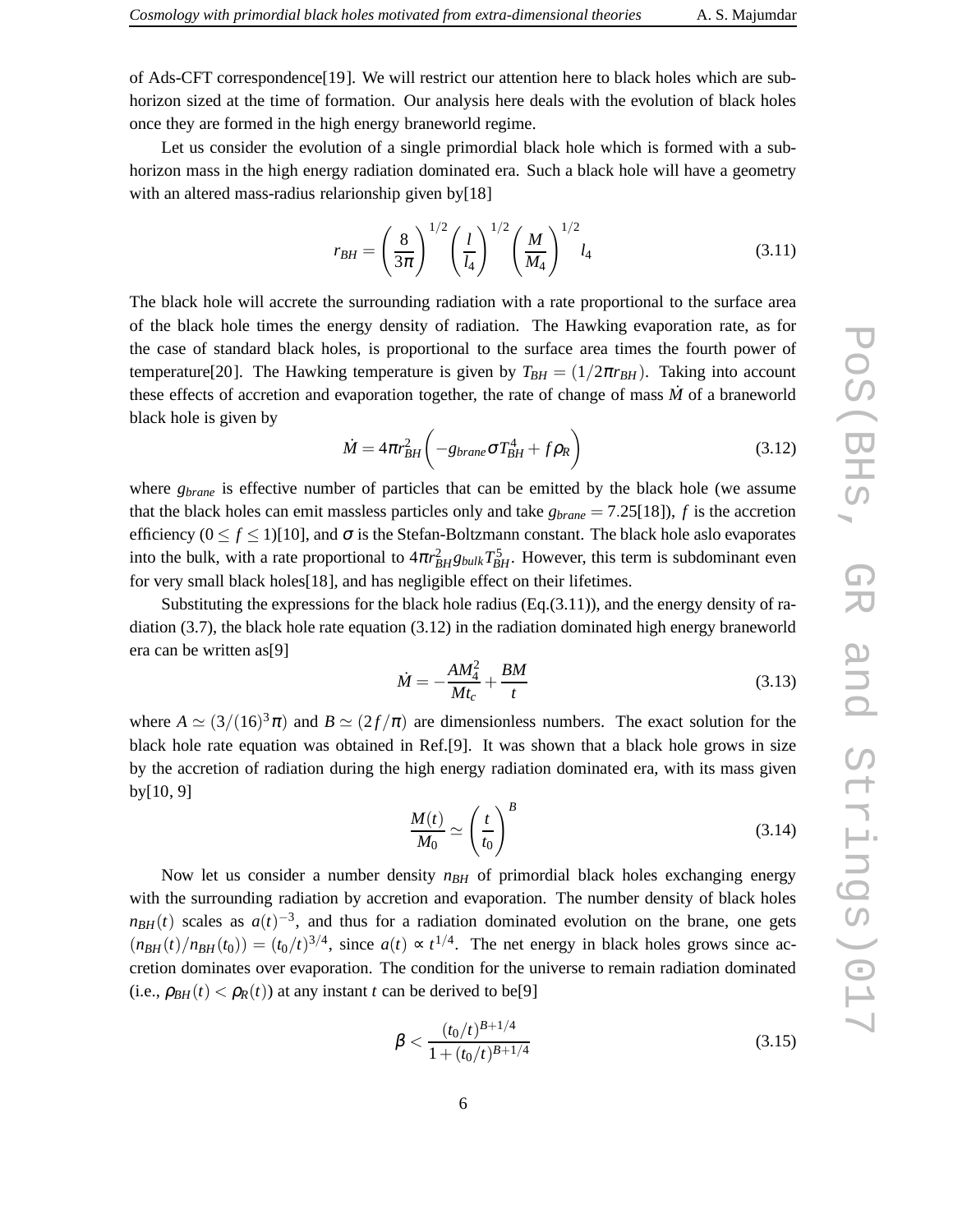by the time of nucleosynthesis for the cosmology to be viable.

The growth of the black holes in the radiation dominated era due to accretion slows down with time, since the surrounding radiation density gets diluted. The rate of evaporation is also insignificant for a wide range of  $M_0$  at this stage since the black hole masses could have grown by several orders of magnitude from their initial values. It is expected that there ensues an era during which the black hole mass stays nearly constant over a period of time, as in case of primordial black holes in standard cosmology[5]. The accretion rate is smaller for the braneworld case since the surface area is  $\propto M$  instead of  $M^2$  for 4*D* black holes. Moreover, the evaporation rate is ( $\propto M^{-1}$ ) instead of *M*−<sup>2</sup> . Hence, the black hole mass will stay for while near a maximum value *Mmax* reached at time *t<sup>t</sup>* before evaporation starts dominating. The expression for the lifetime *tend* of a black hole in this scenario is given by[9]

$$
\frac{t_{end}}{t_4} \simeq \frac{4}{A} (2\sqrt{2})^B \left(\frac{M_0}{M_4}\right)^{2-B} \frac{t_c}{t_4} \left(\frac{t_t^2}{t_c t_4}\right)^B
$$
\n(3.16)

It is important to note that the modified evaporation law also contributes to the increased lifetime for braneworld black holes[18]. However, the effect of accretion is more significant, as can be seen by comparing the lifetime of a 5-d black hole in the presence of accretion to the the lifetime due to purely an altered geometry[9]. Depending upon the values taken by the parameters  $t_c$  and *l*, one could obtain several interesting examples of primordial black holes surviving till various cosmologically interesting eras[10, 9]. One particular choice worth mentioning is that of a black hole formed with an initial mass  $M_0 = 10^8 M_4 \simeq 10^3 g$ , that will survive up to the present era if one chooses  $(l/l_4) \simeq 10^{30}$ .

At any particular era, the surviving black holes would contribute a portion to the the total energy density as dark matter in the universe. If the black holes are produced with an initial mass spectrum, then one would have evaporating black holes at different eras. Hawking radiation from these evaporating black holes would on one hand produce all kinds of particles including heavier ones which could lead to baryogenesis, and on the other, could contribute significantly to the background photons, thus diluting the baryon to photon ratio. Observational constraints impacting different cosmological eras could be used to impose restrictions on the initial mass spectrum of braneworld black holes in a manner similar to the primordial black holes in standard cosmology. Clancy et al[11] have shown how standard constraints are modified in the case of braneworld cosmology. There have been further studies on the impact of braneworld primordial black holes on the high energy diffuse photon background and cosmic ray antiprotons[21]. It has been also shown how the high energy era dynamics is conducive to the formation of black hole binaries[22]. Such binaries during their coalescence may emit gravitational waves amenable for detection[23].

### **4. Primordial black holes in a scalar tensor model**

Scalar-tensor models (or Generalyzed Jordan-Brans-Dicke (JBD) models) are obtained in the low energy limit of higher dimensional theories. The JBD[24] theory is one of the earliest and most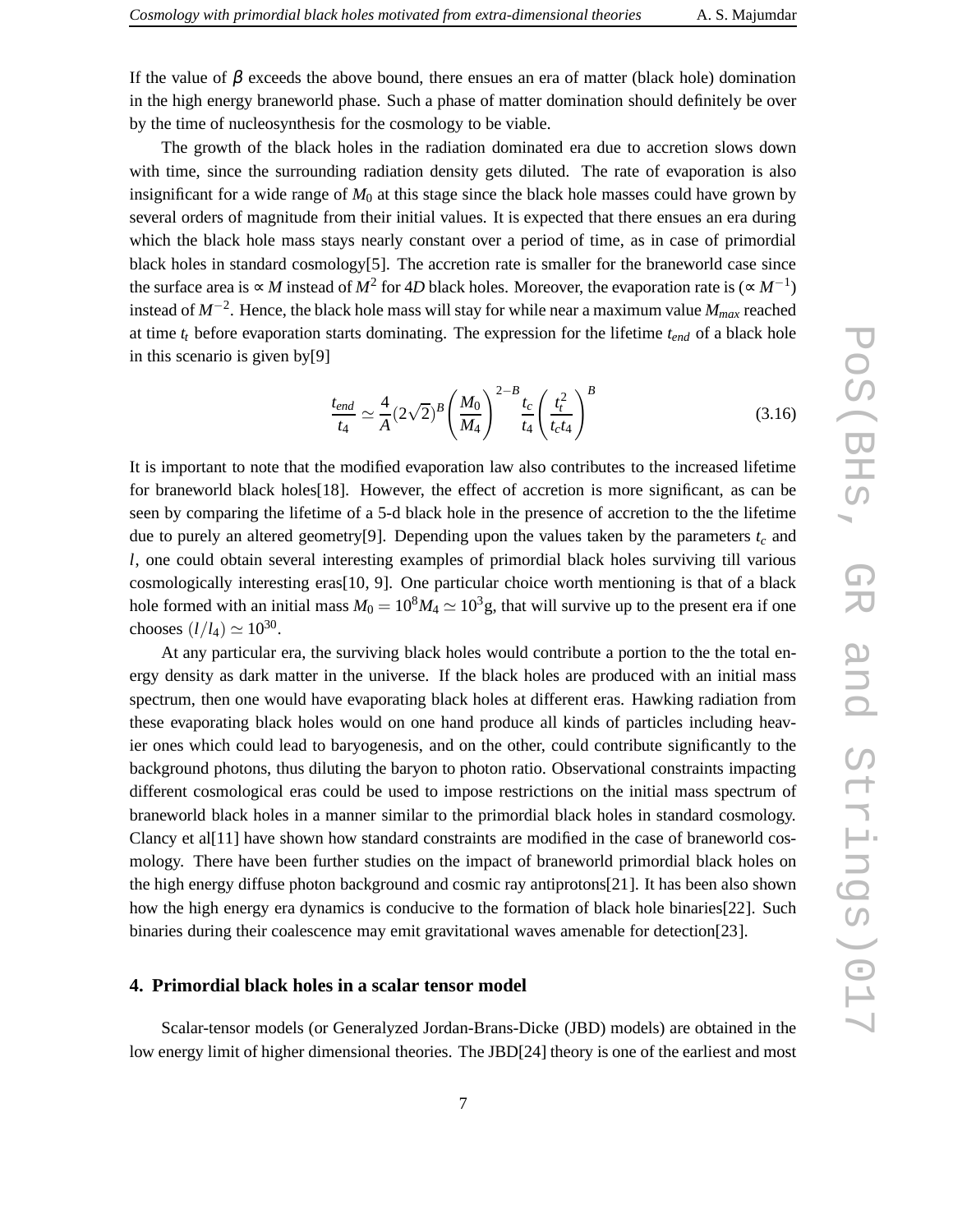well-motivated alternatives of the Einstein theory of gravitation. The value of the gravitational "constant" is set by the inverse of a time-dependent classical scalar field with a coupling parameter ω. General relativity is recovered in the limit of  $ω → ∞$ . Solar system observations impose lower bounds on <sup>ω</sup>[25]. String theoretic[26] and Kaluza-Klein[27] models after compactification of the extra dimensions yield several variants of scalar-tensor models in which the the scalar field coupling <sup>ω</sup> may become dynamical, and also models with potential terms for the JBD scalar field.

The feasibility of black hole solutions in JBD theory was first discussed by Hawking[28]. The coexistence of black holes with a long range scalar field in cosmology has interesting consequences [29], and the black holes themselves could be used to constrain the variation of fundamental constants[31]. Another interesting issue of gravitational memory of black holes in JBD theory has also been studied[30]. Since JBD models entail modification of the standard cosmological evolution, it is expected that the evolution of PBHs in JBD models and their associated consequences on various cosmological processes could be substantially modified compared to the case of standard cosmology.

Let us consider a generalysed JBD action given by

$$
S = \frac{1}{16\pi G} \int d^4x \sqrt{-g} [\phi R - \frac{\omega(\phi)}{\phi} (\partial_\mu \phi)^2] + S_{\text{matter}} \tag{4.1}
$$

where  $S_{\text{matter}}$  corresponds to the action of the relativistic fluid of particles ( $p = \rho/3$ ) in the flat  $(k = 0)$  FRW early universe with scale factor *a*. The Friedman equation and the equation of motion for the JBD field  $\phi$  obtained from the above action are given respectively by

$$
\frac{\dot{a}^2}{a^2} + \frac{\dot{a}\dot{\phi}}{a\phi} - \frac{\omega\dot{\phi}^2}{6\phi^2} = \frac{\rho}{3\phi}
$$
\n(4.2)

and

$$
\ddot{\phi} + 3\frac{\dot{a}\dot{\phi}}{a} = \frac{\rho - 3p}{2\omega + 3} - \frac{\dot{\omega}\dot{\phi}}{2\omega + 3}
$$
(4.3)

with the energy conservation equation given by

$$
\dot{\rho} + 3\frac{\dot{a}}{a}(\rho + p) = 0 \tag{4.4}
$$

For a radiation dominated evolution, one has  $\rho \approx \rho_R \propto a^{-4}$ , and  $p = \rho/3$ . Assuming power law solutions for the scale factor  $a(t)$ , the JBD field  $\phi(t)$ , and also the coupling parameter  $\omega(t)$  one can obtain[32] the following time-dependences of these quantities:

$$
a(t) = a_i \left(\frac{t}{t_i}\right)^{\frac{3}{\omega_i + 6}}
$$
\n
$$
(4.5)
$$

$$
\phi(t) = \phi_i \left(\frac{t}{t_i}\right)^{-\frac{3}{\omega_i + 6}} \tag{4.6}
$$

$$
2\omega(t) + 3 = (2\omega_i + 3) \left(\frac{t}{t_i}\right)^{\frac{2\omega_i + 3}{\omega_i + 6}}
$$
(4.7)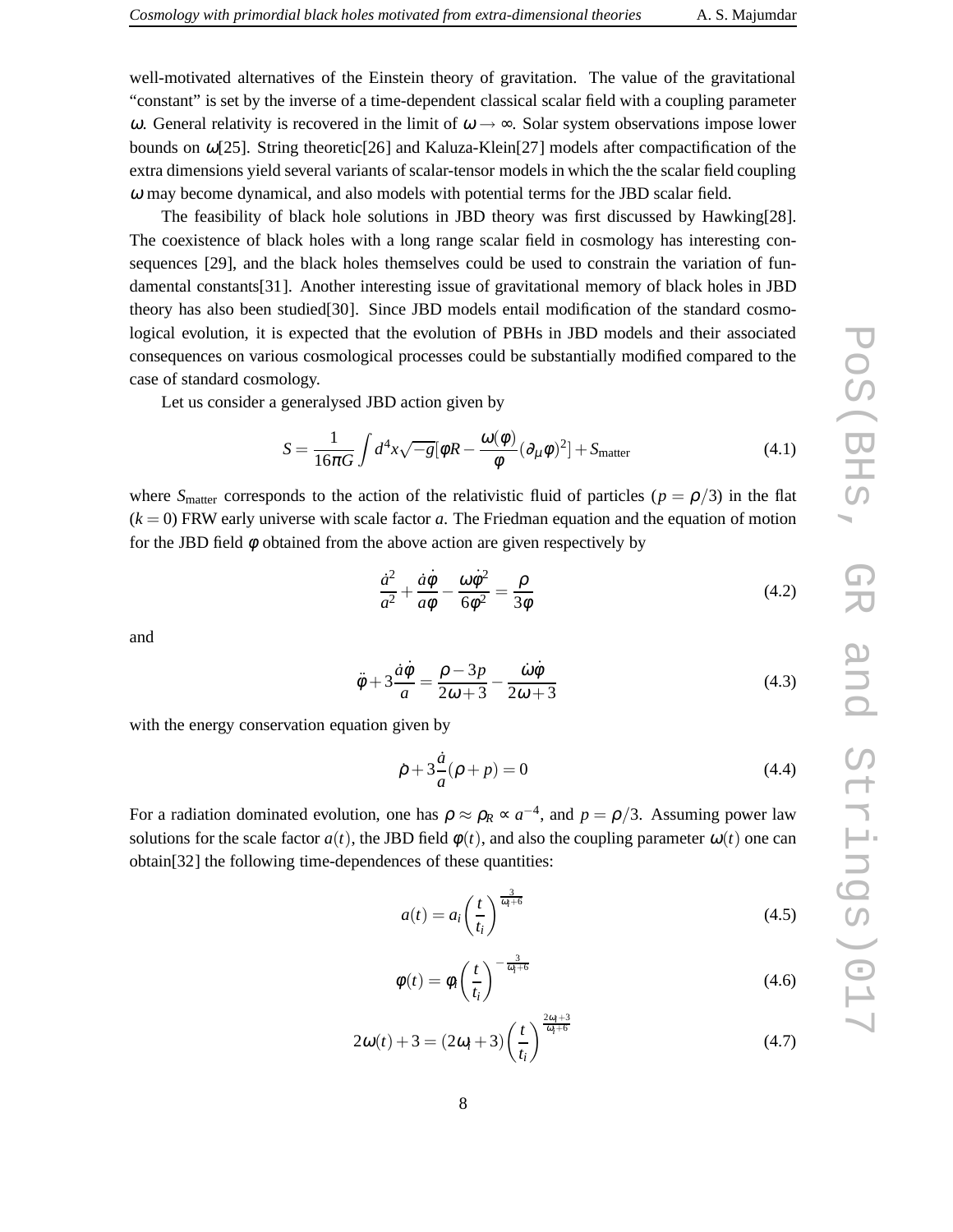where the sbscript *i* indicates the initial values of the variables. In order to minimize the departure from the standard radiation dominated evolution, we choose  $|\omega_i| \ll 1$ . Without loss of generality, we set  $\phi_i = \xi M_{pl}^2$ , where  $M_{pl} = G^{-1/2}$  is the Planck mass (corresponding to the present value of *G*). Note that the solution for the JBD field  $\phi$  indicates the strengthening of gravity with the increase of cosmic time. Such a behaviour for  $\phi$  arises not just from the specific model (4.1) used here, but is a rather generic feature of several generalyzed JBD or scalar tensor models with a potential for the scalar field which rolls down the slope leading to the increase of *G* with time[33].

We now consider the evolution of PBHs in the cosmological background governed by the above solutions (4.5),(4.6) and (4.7). We assume that the PBH density is low enough to ensure radiation domination. The rates of accretion and evaporation by a JBD black hole can be obtained by identifying  $r_{BH} = 2M/\phi$  as the black hole radius, and  $T = \phi/(8\pi M)$  as the Hawking temperature. The complete evolution for the PBH is described by[12]

$$
\dot{M} = -\frac{A}{M^2t} + \frac{BM^2}{t} \tag{4.8}
$$

It is apparent from Eq.(4.8) that for PBHs with initial mass  $M_i < (A/B)^{1/4}$ , the rate of evaporation exceeds that of accretion. Note that though the rate of evaporation decreases with time, it is still higher than the corresponding rate in standard cosmology. This is because the Hawking temperature  $T = \phi/(8\pi M)$  is larger for JBD PBHs for large  $\phi$ . Hence, a PBH with initial mass  $M_i < (A/B)^{1/4}$ evaporates out much quicker, with a lifetime *tevap* given by

$$
\frac{t_{evap}}{t_i} = \exp\left[\frac{1}{3A}\left(\frac{M_i}{M_{pl}}\right)^3 \left(\frac{t_{pl}}{t_i}\right)\right]
$$
(4.9)

However, PBHs with initial mass  $M_i > (A/B)^{1/4}$  experience monotonic growth with accretion dominating over evaporation throughout the period of validity of Eq.(4.8), i.e., throughout the radiation dominated era. The growth law for the PBHs was obtained in Ref.[12], leading to the maximum mass achieved by a PBH of initial mass *M<sup>i</sup>* , given by

$$
\frac{M_{max}}{M_i} \approx \frac{1}{1 - BM_i \ln(t_{eq}/t_i)}
$$
(4.10)

In the matter dominated era,  $\rho_M \sim a^{-3}$  and  $p = 0$ . A set of solutions for the JBD cosmological equations  $(4.2)$ ,  $(4.3)$  and  $(4.4)$  is given by  $[32]$ 

$$
a(t) = a(t_{eq}) \left(\frac{t}{t_{eq}}\right)^{\frac{2}{3}}
$$
\n
$$
(4.11)
$$

$$
\phi(t) = \phi(t_{eq}) \left(\frac{t}{t_{eq}}\right)^{-\frac{4}{3}} \tag{4.12}
$$

$$
\omega(t) = -\omega(t_{eq}) \left(\frac{t}{t_{eq}}\right)^{\frac{4}{3}} \tag{4.13}
$$

Matching these solutions with those obtained in the radiation dominated era given by Eqs.(4.5),(4.6) and (4.7), one has  $\phi(t_{eq}) = \xi M_{pl}^2 (t_i/t_{eq})^{1/2}$  and  $\omega(t_{eq}) = \omega_i (t_{eq}/t_i)^{1/2}$ . Substitution of the solution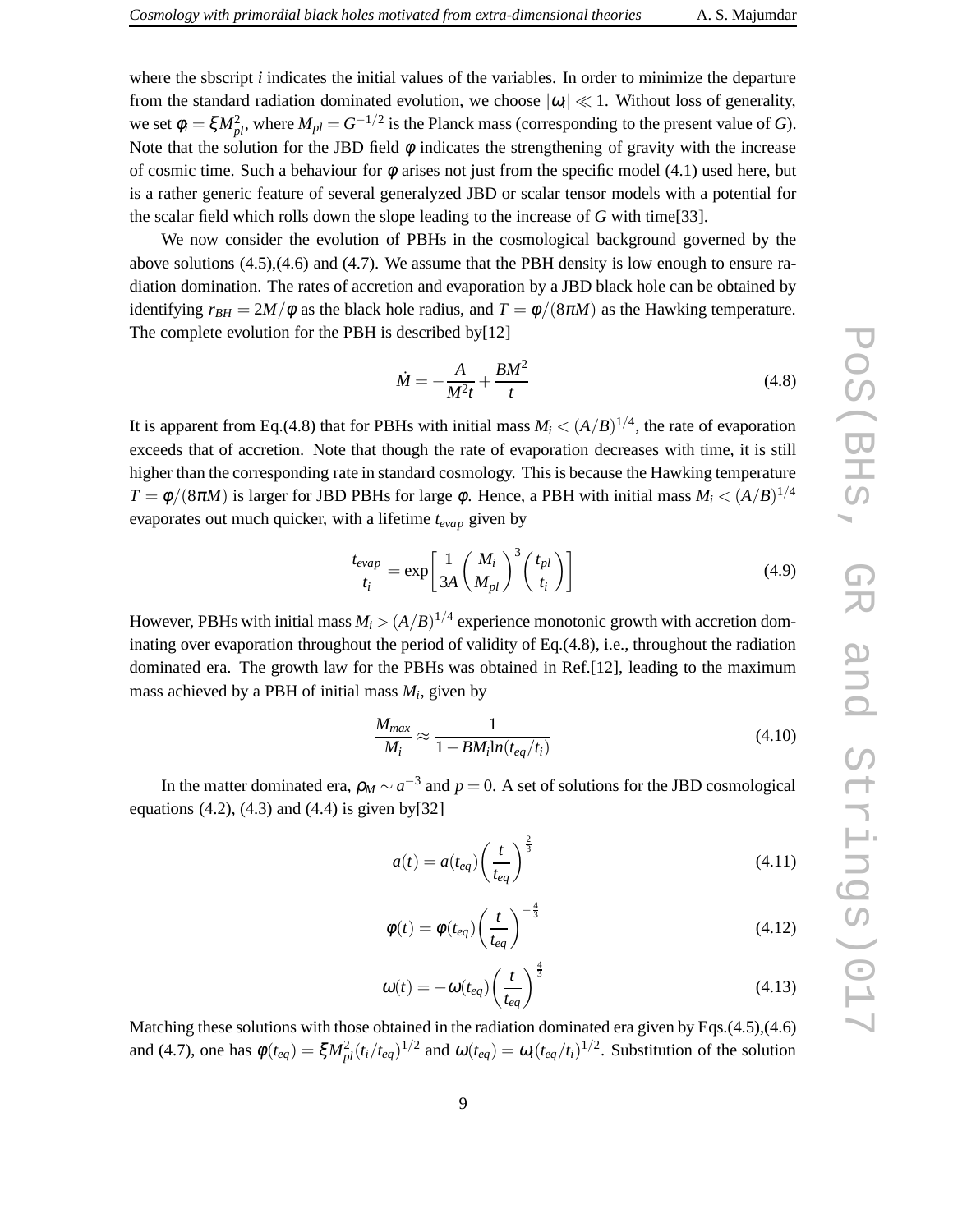for the JBD field φ leads to the lifetime for the PBHs *tevap* given by[12]

$$
t_{evap} = t_{eq} \left[ 1 - \frac{5}{3} \frac{M_i^3}{\left( 1 - BM_i \ln(t_{eq}/t_i) \right)^3 \left( At_i M_{pl}^4 \right)} \right]^{-3/5}
$$
(4.14)

The rate of evaporation is again faster, as in the radiation dominated era, than the case in standard  $\cos$ mology (where  $t_{evap} \sim M_{max}^3$ ).

The overall lifetime of a JBD PBH has an interesting comparison to a PBH lifetime in standard cosmology. A JBD PBH with initial mass  $M_i < (A/B)^{1/4}$ , evaporates out quicker than a PBH in standard cosmology, being unable to accrete in the radiation dominated era. However, when the initial mass exceeds  $(A/B)^{1/4}$ , accretion proceeds effectively and dominates over evaporation in the radiation dominated era increasing the PBH mass at the time of matter-radiation equality. In the matter dominated era, though the evaporation rate of JBD PBH is faster, it starts to evaporate out much later in standard cosmology (without accretion). Thus, the lifetime for a PBH with  $M_i$  $(A/B)^{1/4}$  is enhanced in the JBD scenario compared to the case in standard cosmology. Certain interesting examples of evolving PBHs in JBD cosmology were observed in Ref.[12]. It was shown that for a PBH with  $M_i < (A/B)^{1/4}$  to survive the radiation dominated era, one requires  $M_i \geq$  $10^{13}M_{pl}$ . A PBH which forms at time  $t_{EW}$  with an initial mass of the order of the cosmological horizon mass at  $t_{EW}$  satisfies the condition  $M_i > (A/B)^{1/4}$ , and accretes radition. Though the actual growth of mass turns out to be negligible for such a PBH, accretion does play an important role enabling it to survive for much longer ( $t_{evap} > t_{now}$ ), with the PBH thus being a component of cold dark matter.

#### **5. Conclusions**

The subject of primordial black holes is a fascinating one that has received the attention of a number of researchers over the last few decades. In this article we have provided a description of the braneworld cosmological evolution with primordial black holes. The modified mass-radius relationship for the induced 4-dimensional Myers-Perry black holes leads to slower evaporation and longer lifetimes compared to standard Schwarzschild black holes[18]. The accretion of radiation in the high energy phase could be effective because the growth of black hole mass is smaller than the growth of the mass in the Hubble volume in braneworld evolution[9, 10]. Thus, a large fraction of primordial black holes may survive up to much later eras. The decaying black holes affect several cosmological processes at different eras, and hence the observational abundance of different species, for example, the background high enery photons[21], could be used to put constraints on the initial mass spectrum of the black holes. These contraints have to be evaluated considering the altered cosmological evolution in the braneworld scenario, and therefore could be significantly modified compared to similar constraints in standard cosmology[11]. The exchange of energy of the black holes with the surrounding radiation in the high energy era leads to the formation of binaries[22]. Such binaries have masses in the sub-lunar range, and gravitational waves emitted during their coalescence come in the detectable range[23].

We have also discussed the evolution of PBHs in scalar-tensor cosmology and obtained a cut-off value for the initial mass which decides whether the PBHs could survive today. An interesting consequence of our analysis is that no PBHs evaporate during the matter dominated era, and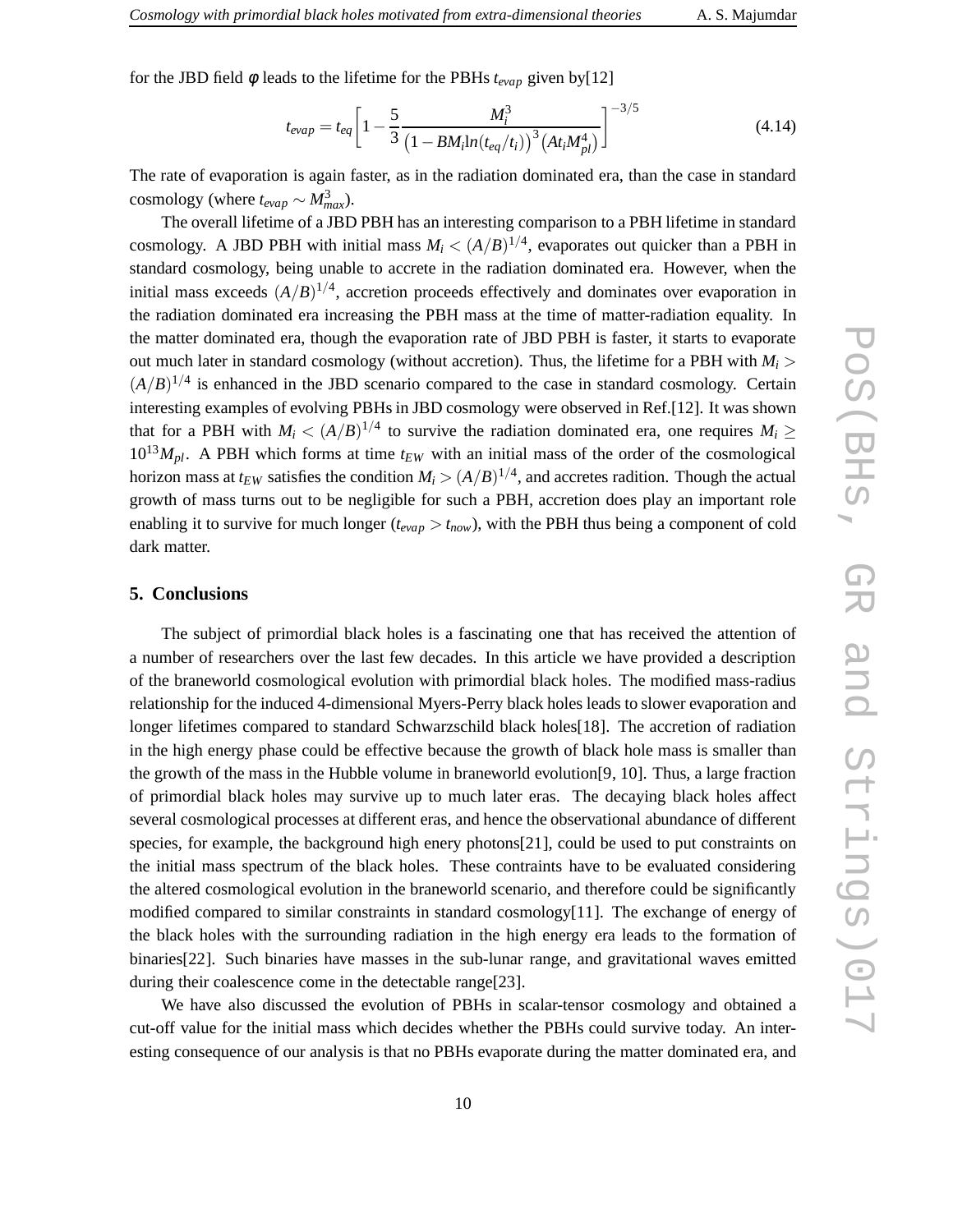scenario which could be viable model in the low energy limit of string theory.

#### **References**

- [1] B. J. Carr, Lect. Notes Phys. **631**, 301 (2003).
- [2] B. J. Carr and J. E. Lidsey, Phys. Rev. D**48**, 543 (1993); A. M. Green and A. R. Liddle, Phys. Rev. D**56**, 6166 (1997).
- [3] K. Jedamzik and J. C. Niemeyer, Phys. Rev. D**59** 124014 (1999); A. M. Green and A. R. Liddle, Phys. Rev. D**60**, 063509 (1999).
- [4] Ya. B. Zeldovich and I. D. Novikov, Astron. Zh. **43**, 758 (1966); S. W. Hawking, Mon. Not. Roy. Ast. Soc. **152**, 75 (1971); B. J. Carr and S. W. Hawking, Mon. Not. Roy. Ast. Soc. **168**, 399 (1974); S. W. Hawking, I. G. Moss and J. M. Stewart, Phys. Rev. D**26**, 2681 (1982); H. Kodama, M. Sasaki and K. Sato, Prog. Theor. Phys. **68**, 1979 (1982).
- [5] A. S. Majumdar, P. Das Gupta and R. P. Saxena, Int. J. Mod. Phys. D**4**, 517 (1995); P. S. Custodio and J. E. Horvath, Phys. Rev. D**58**, 023504 (1998); Phys. Rev. D**60**, 083002 (1999); N. Upadhyay, P. Das Gupta and R. P. Saxena, Phys. Rev. D**60**, 063513 (1999).
- [6] D. Blais, C. Keifer and D. Polarski, Phys. Lett. B**535**, 11 (2002).
- [7] N. Afshordi, P. McDonald, and D. N. Spergel, Astrophys. J. **594**, L71 (2003).
- [8] R. Bean and J. Magueijo, Phys. Rev. D**66**, 063505 (2002).
- [9] A. S. Majumdar, Phys. Rev. Lett **90**, 031303 (2003).
- [10] D. Clancy, R. Guedens and A. R. Liddle, Phys. Rev. D**66**, 083509 (2002).
- [11] D. Clancy, R. Guedens and A. R. Liddle, Phys. Rev. D**68**, 023507 (2003).
- [12] A. S. Majumdar, D. Gangopadhyay and L. P. Singh, Mon. Not. Roy. Astron. Soc. **385**, 1467 (2008).
- [13] L. Randall and R. Sundrum, Phys. Rev. Lett. **83**, 4690 (1999).
- [14] R. Maartens, [gr-qc/0312059] Living Rev. Rel. **7**, 1 (2004).
- [15] E. J. Copeland, A. R. Liddle and J. E. Lidsey, Phys. Rev. D**64** 023509 (2001); A. S. Majumdar, Phys. Rev. D**64**, 083503 (2001); V. Sahni, M. Sami and T. Souradeep, Phys. Rev. D**65**, 023518 (2002); J. E. Lidsey, [astro-ph/0305528] Lect. Notes Phys. **646**, 357 (2004).
- [16] P. Binetruy, C. Deffayet, U. Ellwanger and D. Langlois, Phys. Lett. B**477**, 285 (2000); J. D. Barrow and R. Maartens, Phys. Lett. B**532**, 153 (2002).
- [17] R. C. Myers and M. J. Perry, Ann. Phys. **172**, 304 (1986).
- [18] R. Guedens, D. Clancy and A. R. Liddle, Phys. Rev. D**66**, 043513 (2002).
- [19] T. Tanaka, Prog. Theor. Phys. Suppl. **148**, 307 (2003); R. Emparan, A. Fabbri and N. Kaloper, JHEP **0208**, 043 (2002); R. Emparan, J. Garcia-Bellido and N. Kaloper, JHEP **0301**, 079 (2003).